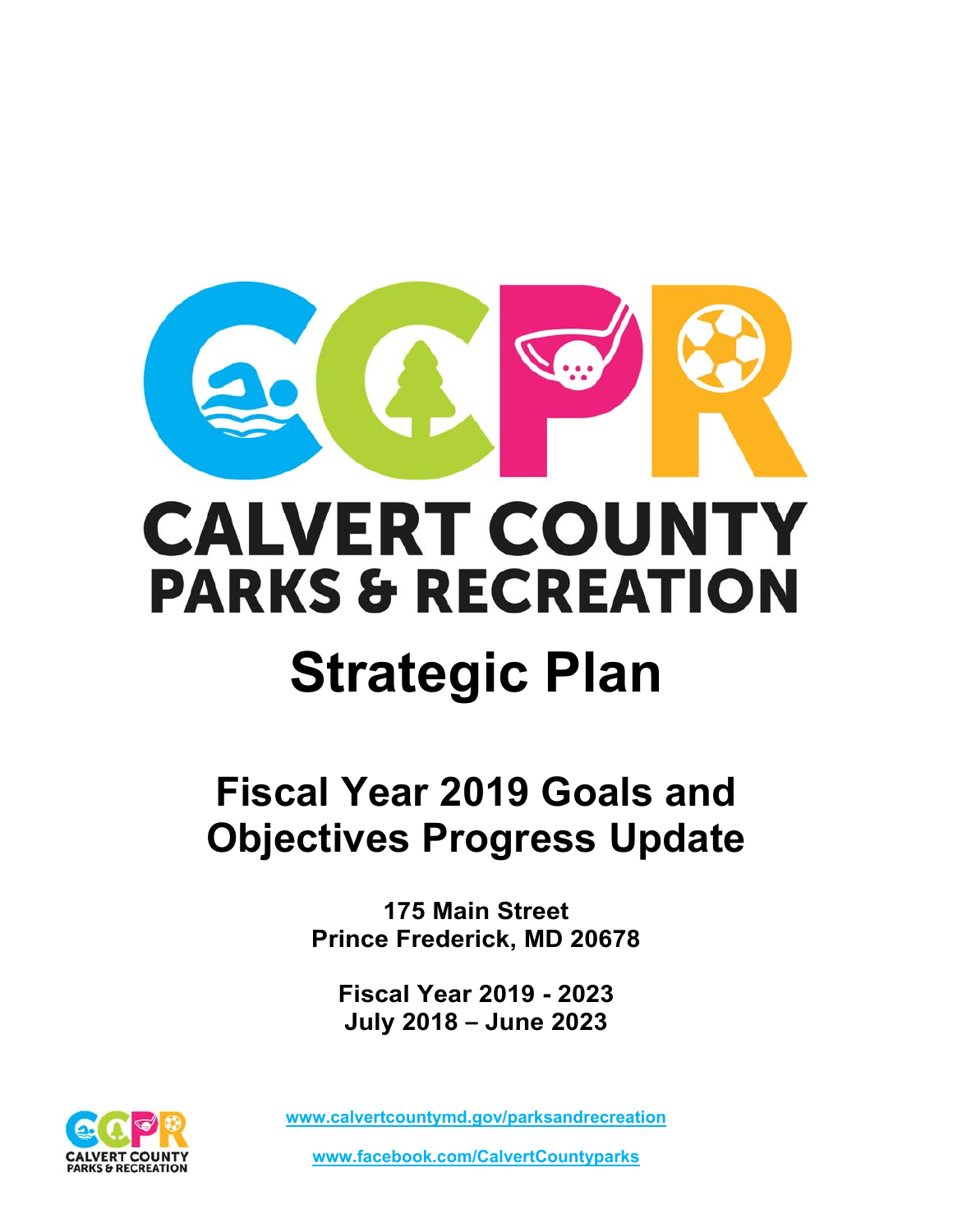# **Executive Summary**

The Parks and Recreation Strategic Plan outlines the general management, assesses the business climate, addresses goals and objectives as well as outlines resources for the Department. The Plan is developed in accordance with the Calvert County Strategic Plan, Calvert County Comprehensive Plan, and the Land Preservation, Parks, and Recreation Plan (LPPRP). The Plan is updated every five (5) years by the Parks & Recreation Director and leadership staff. The Plan identifies the Department's top priorities and is also reviewed annually by leadership staff in order to make mid-course corrections if needed. This allows for the opportunity to re-evaluate various components of the Plan and revise plans and systems in order to provide for synchronicity in all County efforts.

The Fiscal Year 2019 Goals and Objectives Progress Update is the result of the annual review by leadership staff and outlines progress made on each goal and objective. Department Goals and Objectives are taken from Section V of the Parks and Recreation Strategic Plan. In Fiscal Year 2019, the Department showed progress on all seven goals. In addition, progress was made on 26 objectives, and 28 objectives are ongoing efforts. Five objectives have been completed. With four years remaining, only three objectives had no update. The below chart examines the trend of progress between short, mid, long term, and ongoing objectives. This analysis shows we are prioritizing correctly by focusing on short term completion with an emphasis on progress made for mid-term and ongoing objectives.

Three of the five completed objectives are within the goal of "Enhances Services and Facilities" by the completion of a trail system in Hughes Tree Farm, adding the floating dock to the Lower Marlboro Wharf, and the completion of the renovation at Solomons Boat Ramp.

For Fiscal Year 2020, the Department will continue on the path for completion of short term objectives, completion of a portion of mid-term objectives, progress on long term objectives, and continuation of ongoing efforts.





**www.calvertcountymd.gov/parksandrecreation** 

**www.facebook.com/CalvertCountyparks**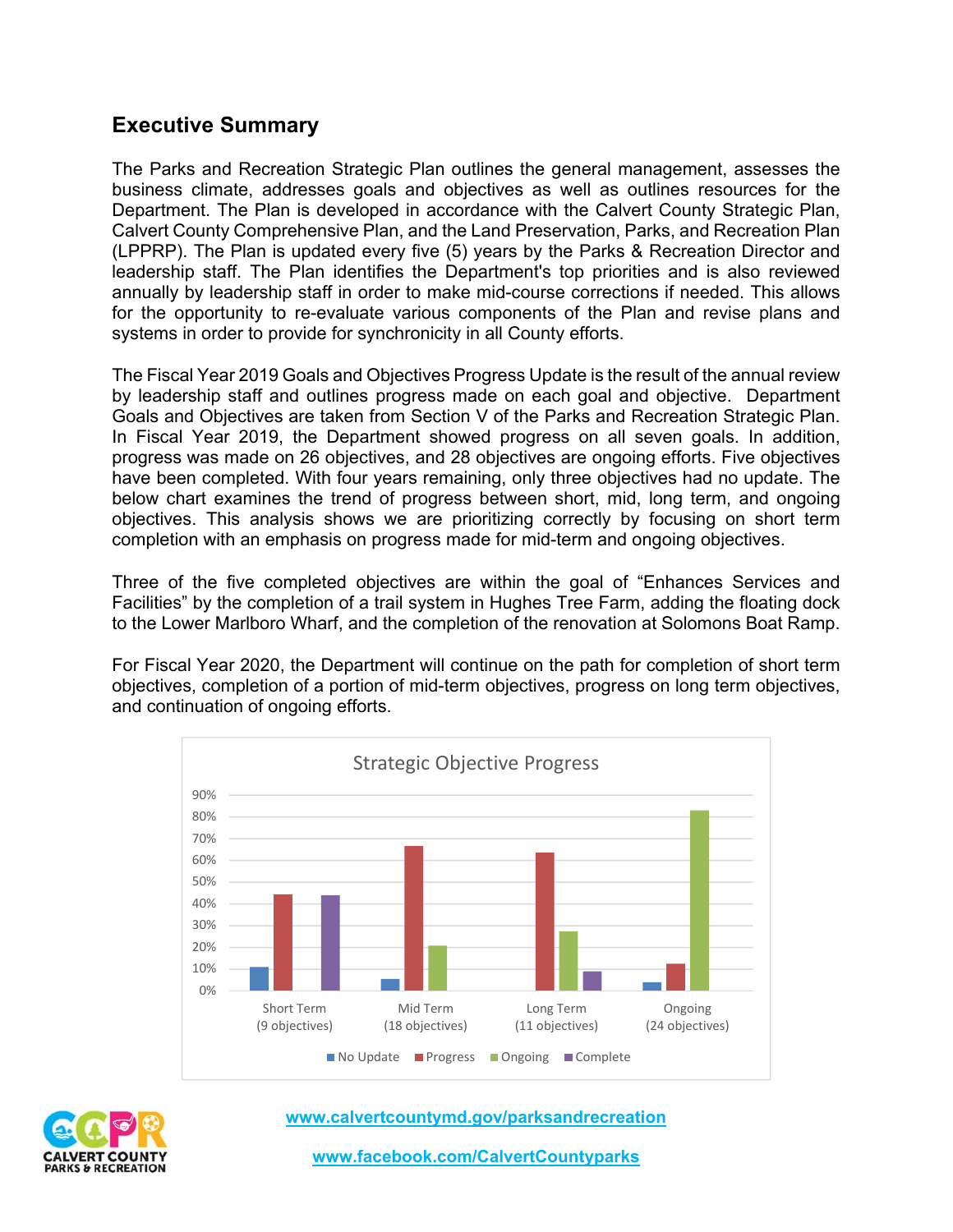# **Departmental Goals and Objectives**

# **Meet Present and Future Needs of Community**

- Complete master plan development for properties known as "Offsite Area A" and the "Watson Property." Mid Term
	- *Completed public input survey and first round of public input meetings for "Offsite Area A" project. Master Plan scheduled for completion in December 2019.*
- Update master plan for Cove Point Park. Short Term
	- *Completed public input survey and first round of public input meetings for Cove Point Park update. Master Plan scheduled for completion in December 2019.*
- Develop a priority list for updates to remaining park master plans and begin implementation of updating plans. Mid Term
	- *Master plan updates for Hallowing Point Park and Dunkirk District Park are a priority upon completion of Cove Point Park's master plan update.*
- Complete Phase 1 construction at Ward Farm Recreation & Nature Park and begin design of Phase 2. Long Term
	- *Phase 1 permitting has been completed. Bid advertisement for construction scheduled in summer. Design has begun on Phase 2 infrastructure. Design has been completed and permitting for the pier and education overlook pavilion has begun.*
- Complete Chesapeake Hills Golf Course renovation master plan. Long Term
	- *Currently returning clubhouse site to normal; contractor has finished removing debris.*
- Develop and construct a clubhouse building and course restroom facilities at Chesapeake Hills Golf Course. Long Term
	- *Completed demolition of old golf course clubhouse. Begin concept design for 8,000 square feet clubhouse facility. Restroom design and permitting has begun with contractor and MDE.*
- Explore options to expand Capital Outlay budget, equipment replacement and deferred maintenance funding. On-Going
	- *Developed technology equipment replacement schedule with Technology Services.*
- Explore non-traditional funding opportunities department-wide. On Going
	- *Received \$924,000 in grant funding for the acquisition of Gatewood Preserve, the Lower Marlboro Wharf, the Solomons Boat Ramp and Camp Calvert. Developed Revenue and Fee Policy Manual. Provided work session to the Board of County Commissioners. Fundraised \$3,000 to fund the Therman Gray Scholarship.*
- Produce an optimum mix of programming that provides for all recreation needs of the community creating lifelong participants. On Going
	- *Welcomed over 300,000 individuals to community centers and school sites. Activity Guide is sent out 4 times a year with over 600 activities on average per season.*

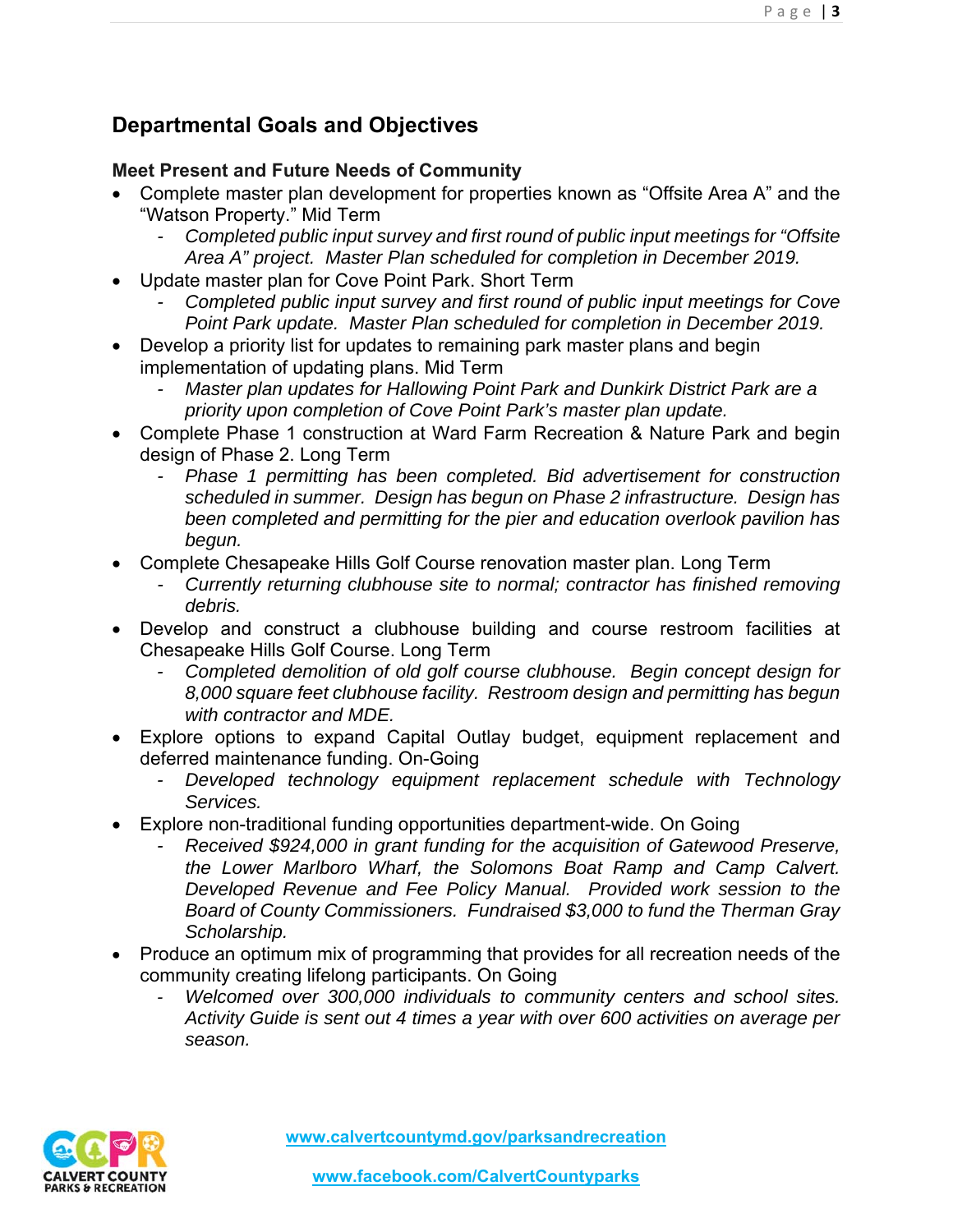#### **Enhance Services and Facilities**

- Establish and utilize customer satisfaction surveys for all facilities and programs with annual analysis of results. On Going
	- *Established customer satisfaction surveys on email signature lines, with results sent out monthly. Departmental customer service surveys show an NPS (Net Promoter Score) of 39. The global benchmark for government services is a NPS of 32. This shows our users are generally happier with our services than average.*
- Develop a special events program to address permitting special events within Calvert County. Mid Term
	- *Director has been working with the Deputy County Administrator on a special events program.*
- Develop plan for consistency and efficacy of park informational and wayfinding signage. Mid Term
	- *Staff is working with contractor on park signage and design.*
- Increase the quality, playability, and safety of the playing surfaces throughout the parks through better drainage, irrigation, specialized equipment and properly trained staff. On Going
	- *Completed irrigation project at Solomons Town Center Park. Designed storm water improvement plan for Dunkirk District Park. Resurfaced Dunkirk District Park basketball courts. Installed Duraedge on Dunkirk Field 1 infield as a pilot to test saturation.*
- Provide more opportunities for modern day sports enthusiasts such as pickleball, futsal, e-sports, cycling, and more. On Going
	- *Installed 10 additional pickleball courts at schools. Painted additional pickleball courts at Cove Point Park. Added an indoor drone event at Northeast Community Center.*
- Explore opportunities for more year around activities and amenities. Mid Term
	- *Design for Hallowing Point Park restrooms; a portion of the designed restrooms will not require winterization. Park hours at District Parks extended in winter for 2 additional hours a day.*
- Develop and implement plan to install outdoor lighting structures at more fields to increase playability. Long Term
	- *Contracted seasonal lighting repairs which led to quicker repair of field lighting in the Spring season. Developed plan to light or update light fixtures at all County athletic fields.*
- Assess accessibility for participants of all ability levels to program opportunities and develop plan for accommodation. Long Term
	- *Therapeutic Recreation Supervisor assesses any program offered to make the decision if a reasonable accommodation can be made so an individual can participate in activities.*
- Develop trail system at Hughes Tree Farm. Short Term
	- *Developed in Fall 2018*
- Install the floating dock at Lower Marlboro wharf. Short Term
	- *Completed Lower Marlboro floating dock in October 2018.*

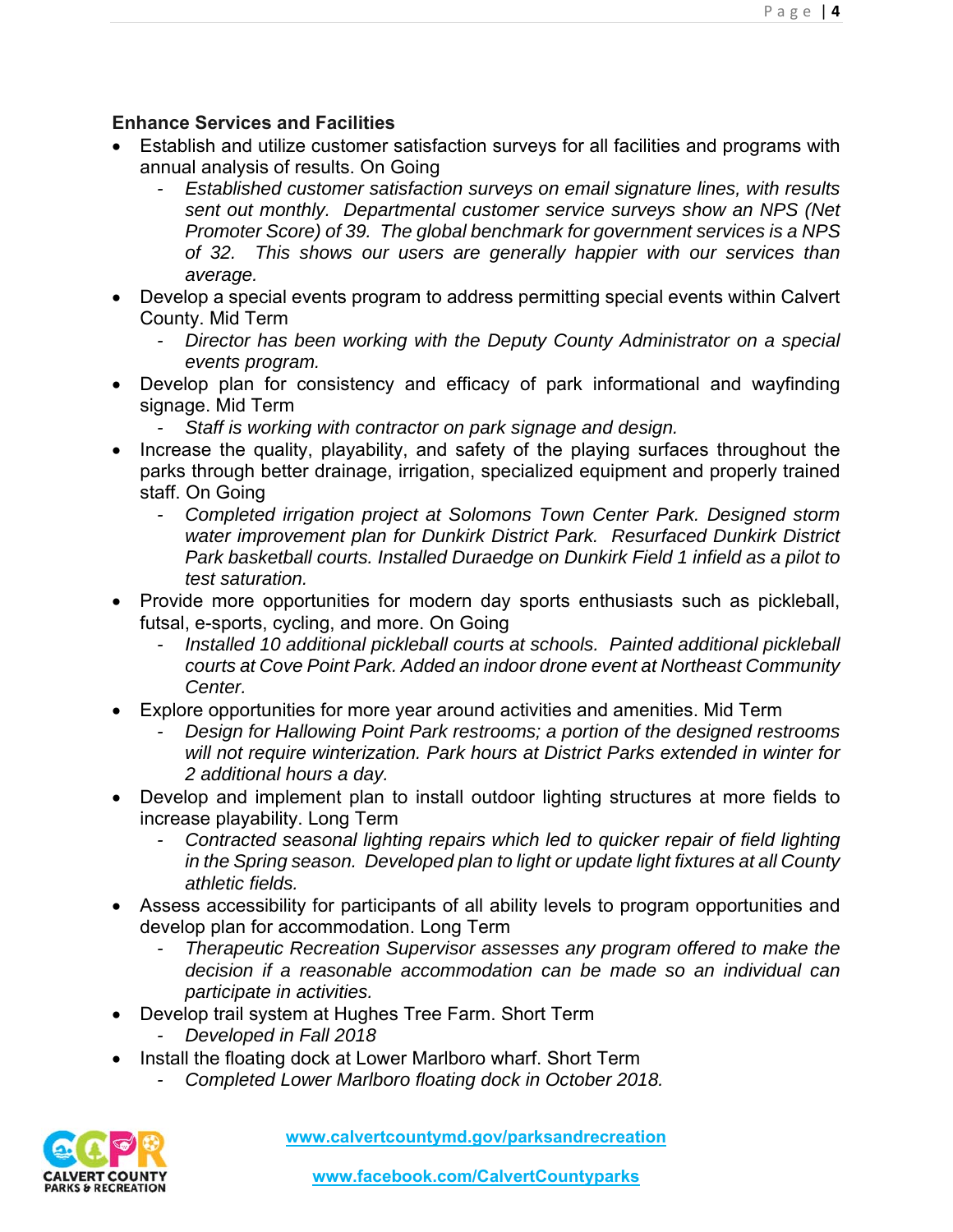- Complete the renovations at Solomons Boat Ramp for improved ADA boating and kayak access. Short Term
	- *Completed Solomons Boat Ramp project in March 2019.*
- Provide youth group rentals of the cabins at Kings Landing Park. Short Term
	- *No update*

#### **Improve Processes and Efficiencies**

- Identify and obtain more avenues for staff to become and stay connected to intranet/internet to achieve efficiencies, and improve processes and customer service. Mid Term
	- *Added credit card services at Breezy Point gate house. Chip reader credit card terminals have been installed at the following locations: 2 Breezy Point Beach, 2 Chesapeake Hills Golf Course, 2 Hall Indoor Aquatic Center, 2 Cove Point Park Pool, 1 Main Office, and 1 at Northeast Community Center. Acquired irrigation software for Solomons Town Center.*
- Develop a parks & recreation chapter within the Calvert County Code of Public Laws. Mid Term
	- *The first Ordinance for CCPR in draft between staff and County Attorney's Office preparing for public hearing.*
- Maintain childcare, pesticide, pool, alcohol, and other certifications and licenses. On **Going** 
	- *Maintained all certifications.*
- Maintain compliance with federal, state, and county agency standards at golf course, aquatic facilities, concessions and child care facilities (summer camps). On Going
	- *Compliance has been maintained.*
- Develop comprehensive policies and procedures manual and review annually. Short Term
	- *Development of a comprehensive policies and procedures manual is ongoing.*
- Develop "Revenue & Fee" policy and manual with annual review to maximize cost recovery while meeting the needs of the community for affordable services. Mid Term
	- *A work session was completed June 18, 2019 to discuss the Revenue and Fee Manual. Development on the Revenue & Feel Policy Manual began November 2017.*
- Create consistency throughout the department in relation to forms, applications, customer service, and available avenues for participation. On Going
	- *The following forms have been updated: voucher payment, instructor contracts, and purchase requisitions. Have established values for the department: S-Sustainability E-Engagement R-Respect V-Vision E-Excellence (SERVE).*
- Expand program evaluation process to ensure the best use of staff time and funding. Short Term
	- *This is being accomplished through the use of a program pro forma for all new programs. Current programs, including trips, summer camps and golf lessons, have been evaluated through the same process.*

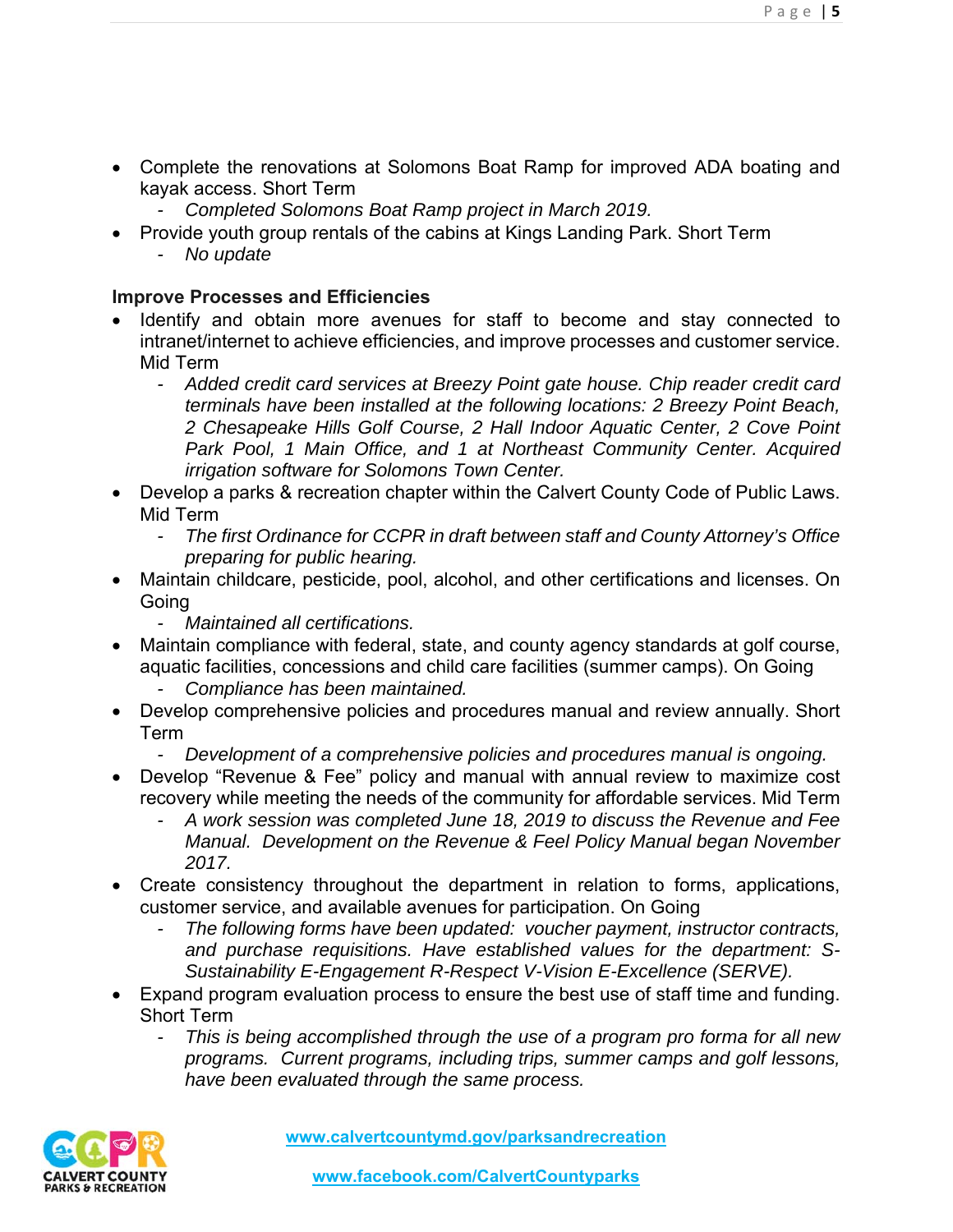#### **Develop Collaborative Solutions**

- Develop collaborative marketing strategies with the Departments of Communications & Media Relations and Economic Development. On Going
	- *Parks & Recreation have worked with Communications & Media Relations on advertising strategies, Economic Development for creation of first Farmers Market at Dunkirk District Park and Tourism on promotion of facilities.*
- Maximize recreation, leisure, and health opportunities and leverage funding opportunities through cooperative partnerships. On Going
	- *New MOU with the Calvert County School Board was adopted June 18, 2019. This agreement allows us to maximize our recreational offerings through use of Board of Education facilities and fields. Continued relationship with Calvert Nature Society to support funding for programs and staffing for Natural Resources.*
- Work with schools for community service hours / volunteer hours. On Going
	- *Development has begun on internship program. Continued relationship with the BOE, providing 44,237 hours of Community Service/Service Learning Calvert County students.*
- Fully implement the Youth Sports Provider Program. Mid Term
	- *Five Youth Sports Provider Programs have completed requirements to execute the agreement, with 8 pending.*
- Submit application and work collaboratively with all county departments to become a CAPRA accredited agency. Long Term
	- *The application has been submitted and an internal committee has been formed. Self Assessment is due January 2021.*
- In collaboration with Community Services, develop a strategy to increase transportation opportunities to park facilities through the county. Mid Term
	- *No update*

# **Develop Engaged Citizenry**

- Develop a comprehensive marketing and branding plan to guide the efforts of the Department. Short Term
	- *Marketing Plan has been reviewed by the Department and Communications & Media Relations and is currently with the County Administrator's Office for review.*
- Develop outreach to educate the public on benefits of Parks & Recreation. Mid Term *- An Outreach Plan is included in the Marketing Plan.*
- Be involved in countywide website redesign. Long Term
	- *Staff have worked with CMR over the past year on the design of a new website and the new website was launched in June 2019.*
- Increase and enhance quality of social media presence department-wide and among specific designated special facilities. On Going
	- *Parks & Recreation has worked with Communications & Media Relations to transition to Hootsuite.*

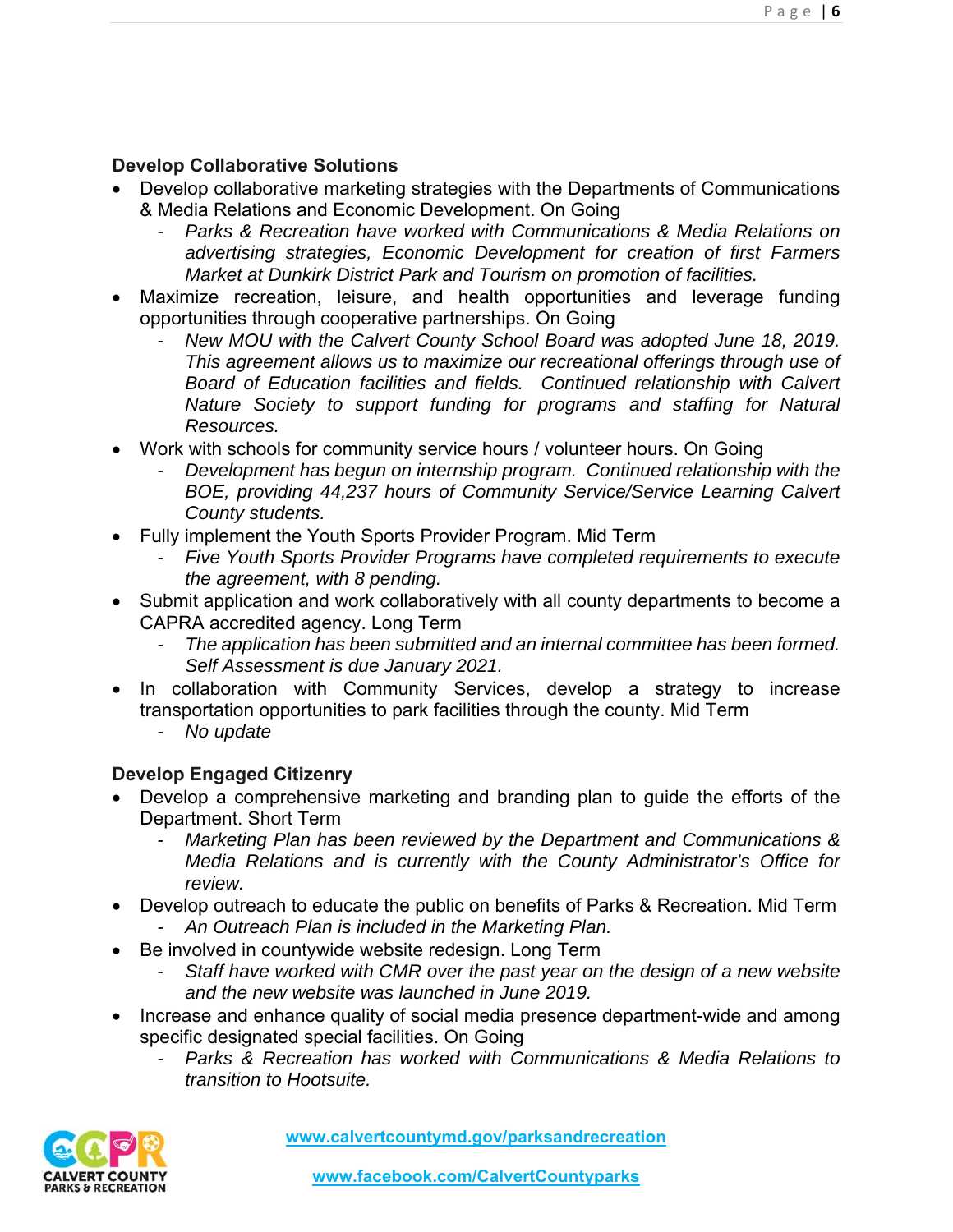- Further develop and expand marketing efforts to expand reach throughout Calvert County and regionally to better inform the public. On Going
	- *Work with Economic Development Tourism staff to accommodate travel writers.*
- Provide more opportunities for the public to interact with staff. On Going
	- *Customer service surveys on email signatures and a staffed 'after hours' number for citizens to call when needed.*
- Utilize an integrated service delivery model that creates and sustains a base of users that drive program attendance and improve staffing. Long Term
	- *Swim lessons have been restructured to better fit the community need and advancement from class to class resulting in swim lessons that are consistently full and summer swim team programs that are vibrant.*
- Improve the volunteer experience within the department by defining roles, skills needed/required, evaluation, and recognition and ensure that volunteers are seen as authentic representatives of the department. On Going
	- *Development has begun on the development of a paid and unpaid intern program with Human Resources. Natural Resources has partnered with Calvert Nature Society on a new Calvert Stewards Volunteer Portal.*

# **Conserve, Protect, and Enhance Natural Resources**

- Explore opportunities to acquire properties for land preservation, public water access and trail development. On Going
	- *Acquired Gatewood Preserve and a 179 acre property in Lusby for land preservation, public water access and trail development.*
- Explore options to increase water access on County owned or maintained properties. On **Going** 
	- *Completed a total renovation of the Solomons boat ramp and added a floating dock on Lower Marlboro Road.*
- Expand nature programming into new areas such as community centers, active parks, and Flag Ponds beach that utilize natural features and amenities at each site. Mid Term
	- *Expanded nature programming into Breezy Point Beach.*
- Enhance promotion of ecotourism opportunities. On Going
	- *Currently working with Economic Development on promoting the four nature parks.*
- Develop a meadow management protocol, to include mowing, invasive species control, and restoration efforts, to enhance and increase habitat for grassland species such as Barn Owls, American Kestrels, Monarchs, and pollinators such as native bees. Mid Term
	- *Currently working on a proposed plan scheduled for Fall 2019.*
- Construct the living shoreline at Flag Ponds Nature Park. Mid Term
	- *Permitting has been completed for Phase I and out to bid summer 2019.*
- Renovate the Battle Creek Cypress Swamp Nature Center to improve visitor experience. Long Term
	- *Construction bid is being developed by Procurement. Proposed starting date, November 2019 and permitting is complete.*

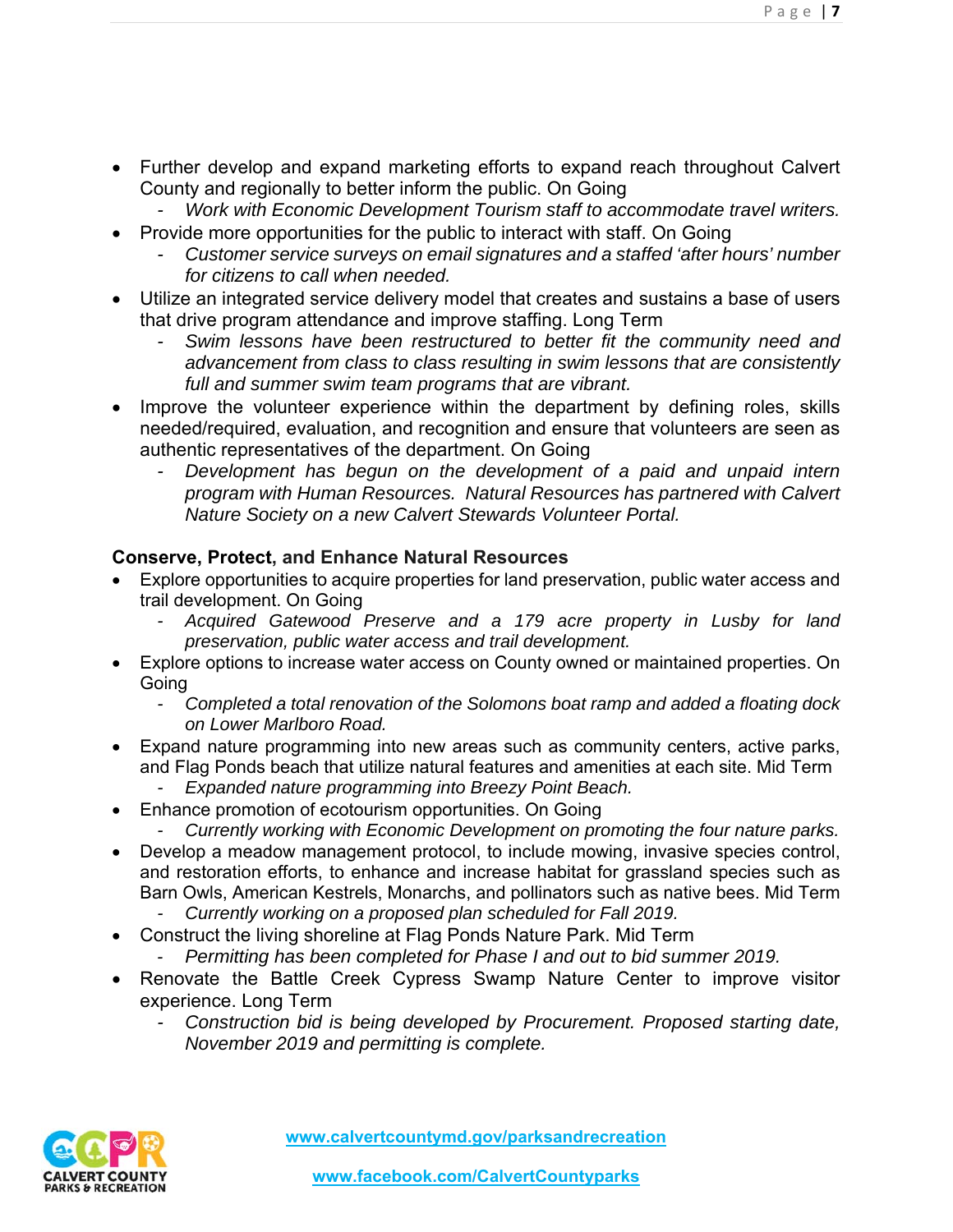#### **Build the Team**

- Obtain positions based on five year re-organization plan that address current staffing deficiencies and future needs which includes new facilities coming online. Long Term
	- *Based on a 5 year staffing plan, all FY2019 needs were met. For FY2020, we received authority for an hourly Park Ranger and a Seasonal Beach & Campground Assistant Manager. An updated staffing plan has been completed to readdress future needs.*
- Measure turnover and track information on staff that leave using exit interviews. On Going
	- *No update.*
- Continue to expand leadership transparency and communication initiatives. On Going
	- *Director continues to provide weekly updates to entire department, hold "roundtable" staff meetings, and completed 12 months of area "shadow days" to work with staff in all areas of the Department in their daily routines. In addition, CCPR has implemented voluntary supervisor evaluations.*
- Enhance the use and effectiveness of the Parks & Recreation Recognition Committee (PARRC). Mid Term
	- *The PARRC has seen success early on. A monthly newsletter highlighting one staff member each month is very popular as are the quarterly departmental gettogethers which occur at a different park or facility each time.*
- Develop a recruitment plan for hard to hire seasonal positions. Mid Term
	- *This is in development in collaboration with Human Resources. Attending Local Advisory Council meetings and looking at the supplemental questions on employment applications.*
- In cooperation with Human Resources, develop plan for employee wellness. Mid Term
	- *Board of County Commissioners approved the creation of a wellness committee on June 11, 2019 with Parks & Recreation having 2 representatives.*
- Expand employee volunteer opportunities to support community efforts and participation in department outreach. Mid Term
	- *Had staff volunteer for United Way Day of Caring and Christmas in April. Began staff participation at the Farmers Market at Dunkirk District Park.*

#### **Develop Skills and Competencies**

- Provide opportunities for professional development through workshops, training, professional seminars, and conferences. On Going
	- *Staff attended the Maryland Recreation & Parks Association (MRPA) Conference, Maryland Turfgrass Council Conference, National Recreation & Parks association (NRPA) Directors School, NRPA Maintenance Management School, CAPRA training, MRPA Leadership Institute, MRPA Professional Learning Classes, Leadership Southern Maryland, Climate Leadership Academy, and Maryland Association of Environmental and Outdoor Educators.*
- Provide opportunities for more staff to become CPRP and CPRE certified. On Going
	- *Provided initial cost for 22 staff to take the CPRP exam.*